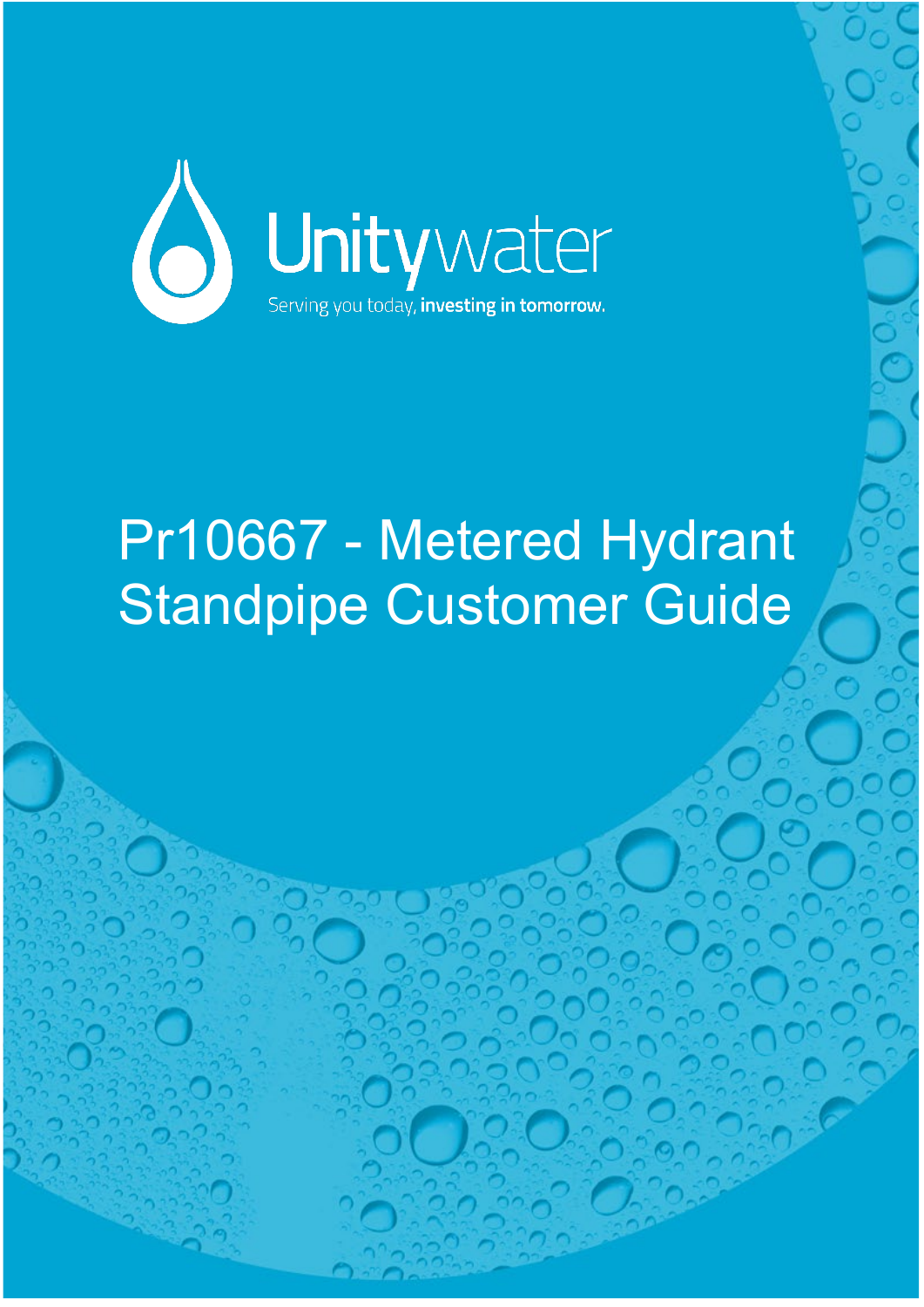

### Documents Details

This document is only valid on the day it was printed.

| Document Owner    | <b>Manager Customer Service</b>                                                                                |
|-------------------|----------------------------------------------------------------------------------------------------------------|
| <b>References</b> | Food Act (QLD) 2006                                                                                            |
|                   | ISO 22000 Food Safety Management System                                                                        |
|                   | AS/NZS 2845.1 Water supply - Backflow prevention devices:<br>Materials, design and performance requirements    |
|                   | AS/NZS 2845.2 Water supply - Backflow prevention devices:<br>Registered air gaps and registered break tanks    |
|                   | AS/NZS 2845.3 Water supply - Backflow prevention devices: Field<br>Testing and maintenance of testable devices |
|                   | OP8138 - Potable Water Standpipe and Filling Station Policy                                                    |
|                   | Pr9820 - OPRP Backflow Prevention                                                                              |
|                   | F8668 - 2020-2022 Standpipe Application Form                                                                   |
|                   | Water Hygiene Training - The 5C's                                                                              |

#### **Contents**

| 1. |      |  |  |
|----|------|--|--|
| 2. |      |  |  |
| 3. |      |  |  |
| 4. |      |  |  |
|    | 4.1  |  |  |
|    | 4.2  |  |  |
|    | 4.3  |  |  |
|    | 4.4  |  |  |
|    | 4.5  |  |  |
|    | 4.6  |  |  |
|    | 4.7  |  |  |
|    | 4.8  |  |  |
|    | 4.9  |  |  |
|    | 4.10 |  |  |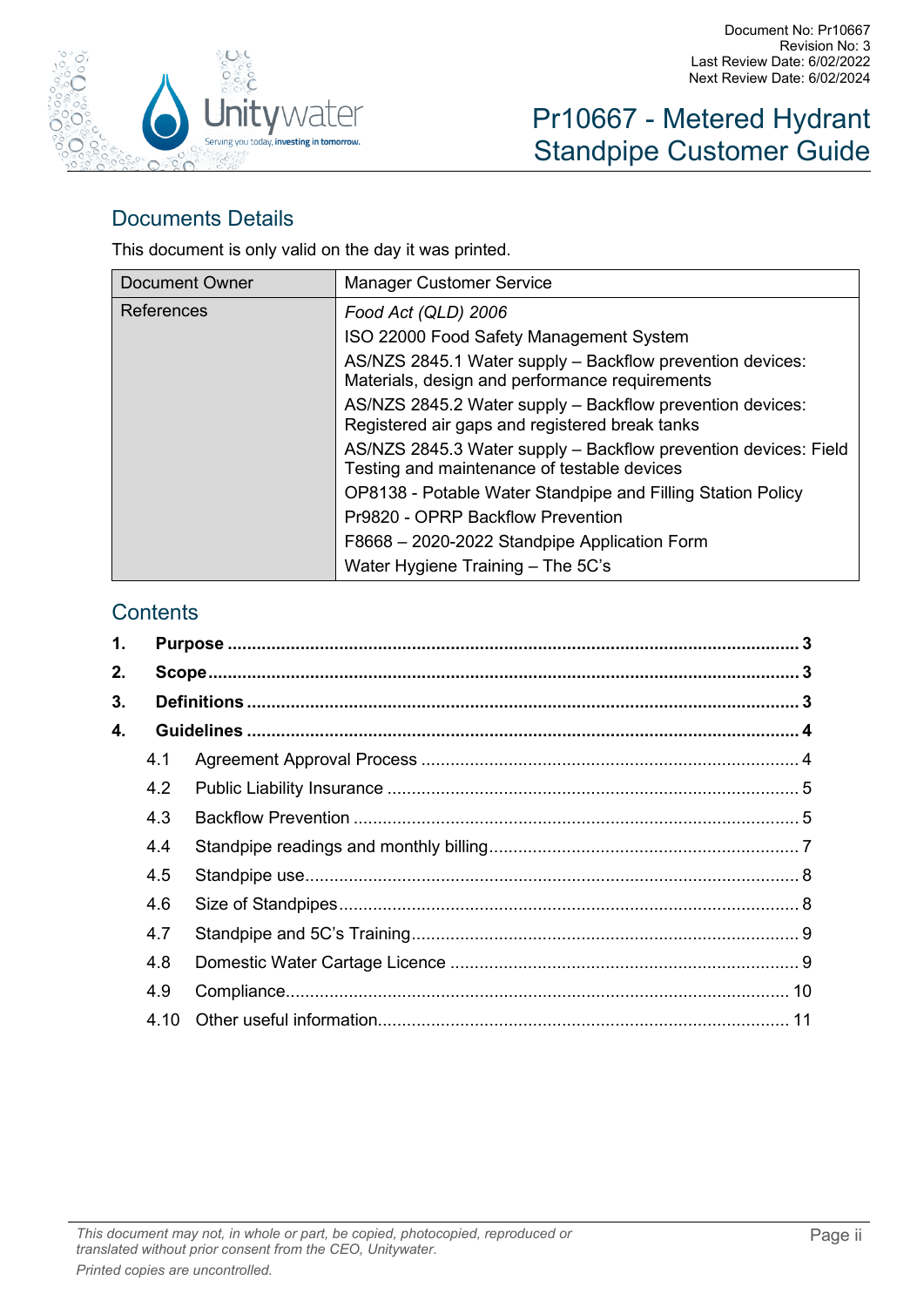

### <span id="page-2-0"></span>**1. Purpose**

This purpose of the Metered Hydrant Standpipe Customer Guide is to provide detail on how the Potable Water Standpipe and Filling Policy (OP8138) will apply to customers. This includes:

- Customer requirements for new applications and renewals;
- Customer ongoing compliance obligations; and
- Breach of agreement conditions.

### <span id="page-2-1"></span>**2. Scope**

The scope of this guide applies to Metered Hydrant Standpipe Agreement conditions and customer obligations to gain approval to access Unitywaters' standpipe services. The scope includes:

- Agreement Approval Process, for new customers and customer renewals;
- Public Liability Insurance;
- Backflow Prevention;
- Monthly Billing and customer requirements;
- Standpipe Use;
- Standpipe readings;
- Sizes of standpipes;
- Standpipe and 5C's Training;
- Domestic Water Cartage Licence;
- Compliance; and
- Other useful information.

### <span id="page-2-2"></span>**3. Definitions**

| Term                      | Meaning                                                                                                                                                                                                                                                                                        |
|---------------------------|------------------------------------------------------------------------------------------------------------------------------------------------------------------------------------------------------------------------------------------------------------------------------------------------|
|                           | A standpipe which connects to the reticulation system fire<br>hydrant to draw water from the water supply network. This<br>standpipe includes a water meter.                                                                                                                                   |
| Metered Hydrant Standpipe | In the context of this policy, it also means the standpipe<br>issued by Unitywater (or prior to 1 July 2010, Moreton Bay<br>Regional Council, Noosa Shire Council or Sunshine Coast<br>Regional Council) at the time of this hire, or any replacement<br>standpipes provided during this hire. |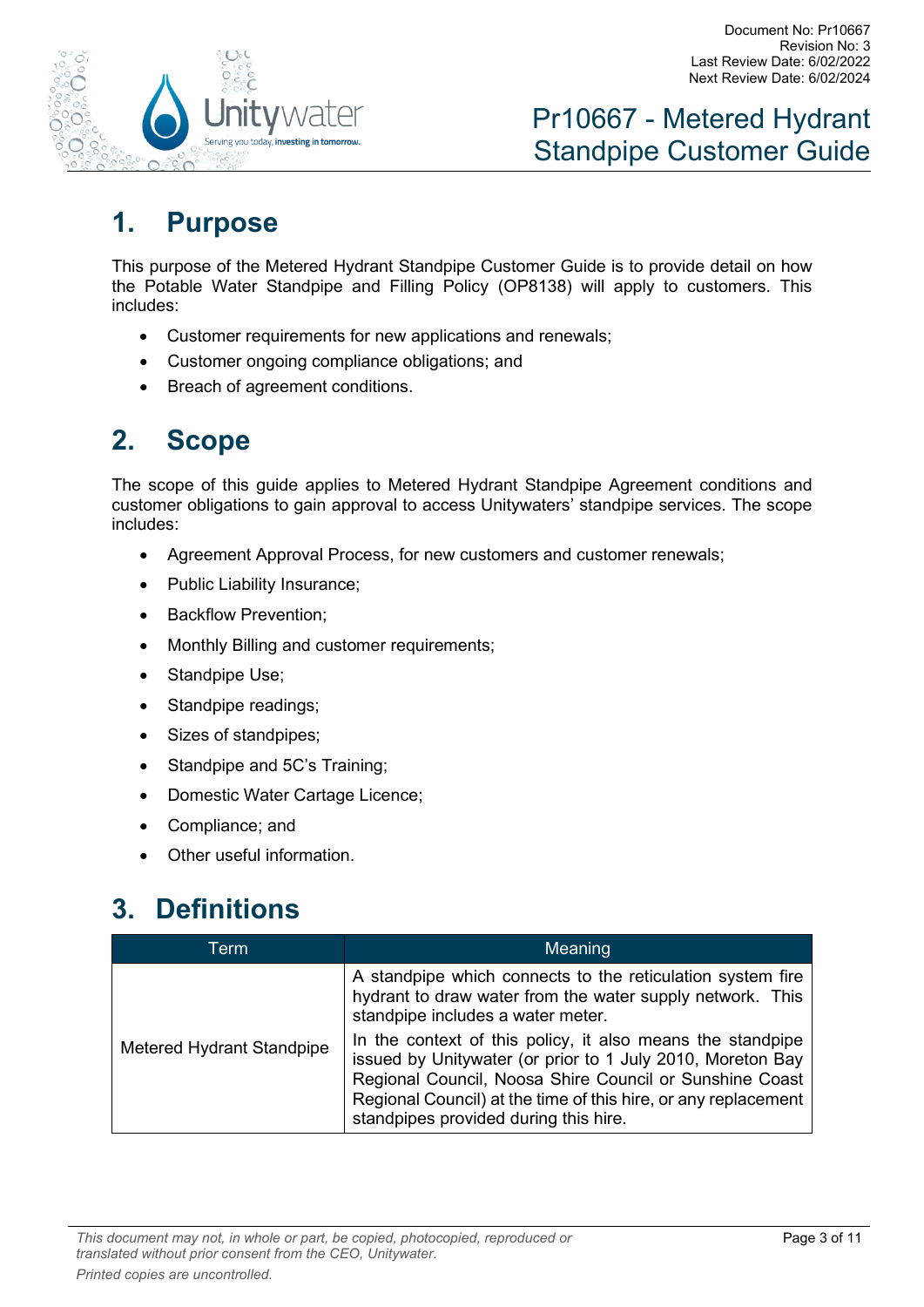

### <span id="page-3-0"></span>**4. Guidelines**

#### <span id="page-3-1"></span>**4.1 Agreement Approval Process**

Every new customer is required to complete an application form, which can be found on the Unitywater website or by calling Unitywater on **1300 086 489**. The application form will list all of the terms and conditions and should be read in conjunction with the policy and this guide.

The steps below will guide you on the process.

#### **Step 1**

Complete and submit your Agreement form and include the required information listed below:

- Public liability insurance;
- Backflow certificate for any tanker listed on your agreement;
- Standpipe operator training tickets for any operator listed on your agreement;
- Water Hygiene Induction (5Cs) training assessments for any operator listed on your agreement; and
- Domestic water cartage license (if applying to carry domestic water).

**Please note:** Not submitting the correct information will delay assessment of your application.

#### **Step 2**

Your application will then be assessed, and you will be notified about the outcome of your application within 10 business days. Please note if you do not have the required information listed in Step 1, your application will not be approved.

#### **Step 3**

If your application is approved, Unitywater will email you a copy of the security deposit invoice to your e-billing address specified on your application.

#### **Step 4**

Once payment of the invoice has been received, Unitywater will contact you to arrange an appointment for your representative to collect the Standpipe from one of our locations.

#### **Step 5**

You will receive via email or post your approval letter and tanker permit stickers (if applicable).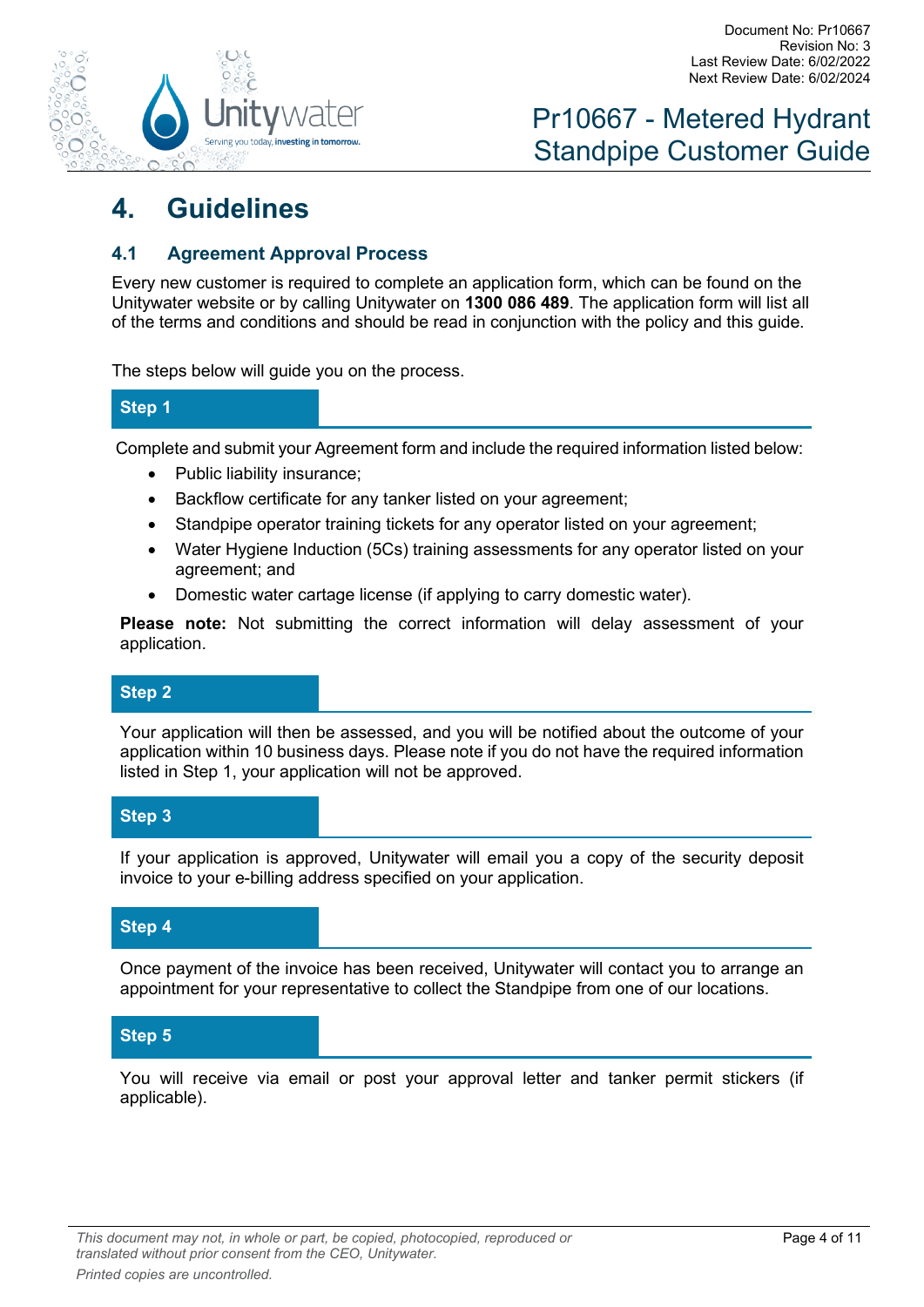

#### *4.1.1 Customer Agreement Renewal*

The Standpipe agreement is valid for a period of up to two (2) years. Prior to the expiry date Unitywater will contact you to renew your Agreement.

#### <span id="page-4-0"></span>**4.2 Public Liability Insurance**

When making your first application and while you remain a customer, you are required to provide Unitywater with your current certificate of currency for Public Liability Insurance:

*covering claims in respect of damage to, loss or destruction of, or loss of use of, real or personal property and injury to, or disease or death of persons arising out of this Agreement or any act or omission of the Customer, its employees, agents or contractors. Such public liability insurance must have a limit of cover of no less than \$10 million per claim and in the aggregate per insurance year and be maintained with insurers and on terms acceptable to Unitywater.*

It is a requirement that your insurance is kept up to date. When your insurance document is close to expiring Unitywater will notify you that an updated copy is required.

#### <span id="page-4-1"></span>**4.3 Backflow Prevention**

Before your application can be approved you must provide a current backflow prevention certificate issued by a licensed plumber for any tanker listed on your application.

Backflow certificates issued by plumbers are valid for a period of 12 months from the date of issue. Two weeks prior to your backflow certificate expiring Unitywater will email you a reminder that it is time to have your tanker reinspected by your preferred plumber.

Late fees apply for any backflow certificates not provided by the due date.

#### *4.3.1 Why is backflow important?*

- A backflow device prevents water accidentally siphoning out of the tank back into the supply pipe if the pressure drops unexpectedly.
- The backflow device must be certified by a plumber licensed for backflow certification before Unitywater will allow access to a Metered Hydrant Standpipe service.
- An Air Gap is the preferred method of backflow prevention device for water trucks however an RPZ device is also acceptable.

#### *4.3.2 Size of the Air Gap?*

The air gap is required to be 2 x the internal diameter of your fill pipe. For example - if your fill pipe is 80mm then your air gap should be at least 160mm.

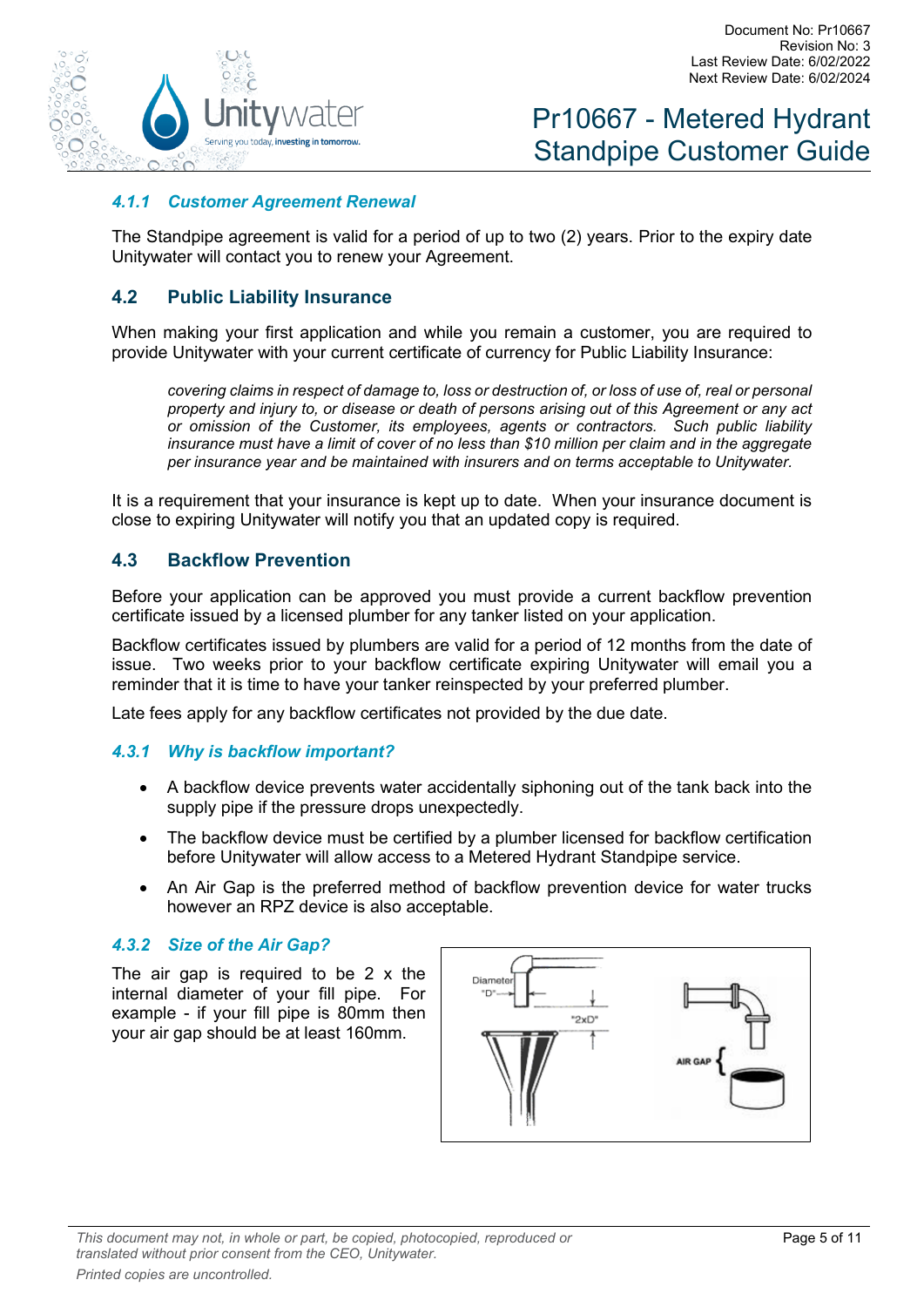

#### *4.3.3 Methods of backflow prevention*

A method to prevent cross connection of potential water supply contamination complying to AS/NZS2845.1, 2 and 3 (2010).

Some of these methods and devices include:







*This document may not, in whole or part, be copied, photocopied, reproduced or translated without prior consent from the CEO, Unitywater. Printed copies are uncontrolled.*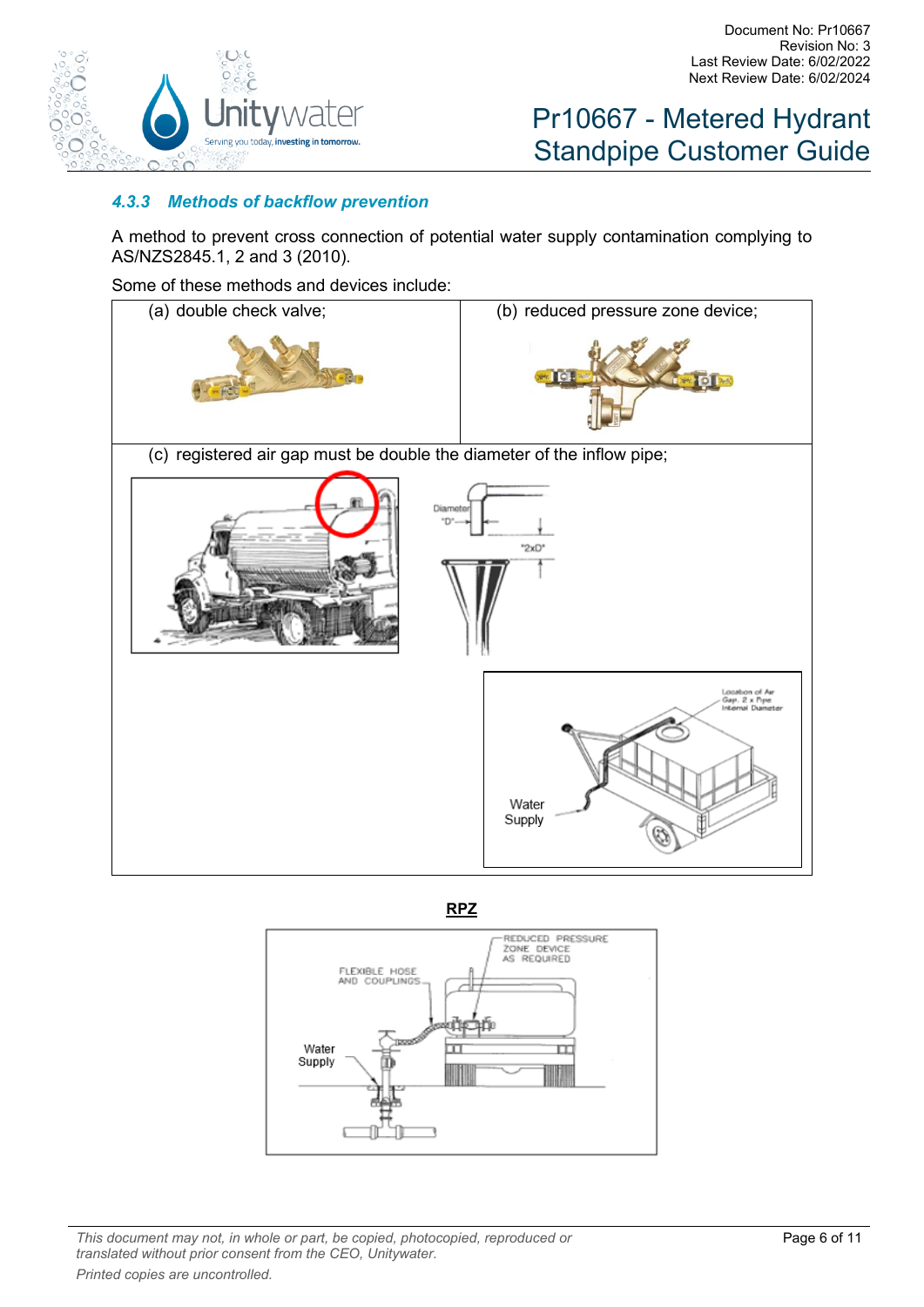



#### **Portable backflow device**

Where you are carrying out an activity that Unitywater deems as a risk to our network such as high flow standpipe use for dewatering or landscaping we will require that you provide your own portable RPZ device. This portable RPZ device will need to have a current backflow prevention certificate issued by a licensed plumber. Unitywater may also attend your work site to determine if it meets our requirements.

#### <span id="page-6-0"></span>**4.4 Standpipe readings and monthly billing**

You are required to submit your standpipe reading monthly via the following link:

<https://www.cognitoforms.com/UnityWater/StandpipeReadingSubmissionForm>

To complete the webform you will need:

- Your standpipe number/s;
- The current meter reading; and
- Photograph of meter reading.

A late meter read fee per month/per standpipe applies for late returns and will be applied to your account if the reading is not provided by the due date.

During the period of your agreement, you are required to take and submit a digital photograph of the standpipe (including standpipe number, reading and date) and attach the photograph to your Cognito form submission. A photograph must be provided as requested or at a minimum within the last week of March, June, September, and December, in each year during the term of the agreement.

#### *4.4.1 Reading the meter*

#### **Digital meter reading:**

The correct way to read a digital meter is:

- 1. Face the meter casing towards you
- 2. Read numbers left to right.

#### **Mechanical meter reading:**

The correct way to read a mechanical meter is:

- 1. Face the meter casing towards you
- 2. Read numbers clockwise
- 3. Black numbers on white background (5 digits) register kilolitres
- 4. Four "clock" dials at bottom of meter, register starting from right, hundreds of litres, tens of litres, litres and tenths of litres.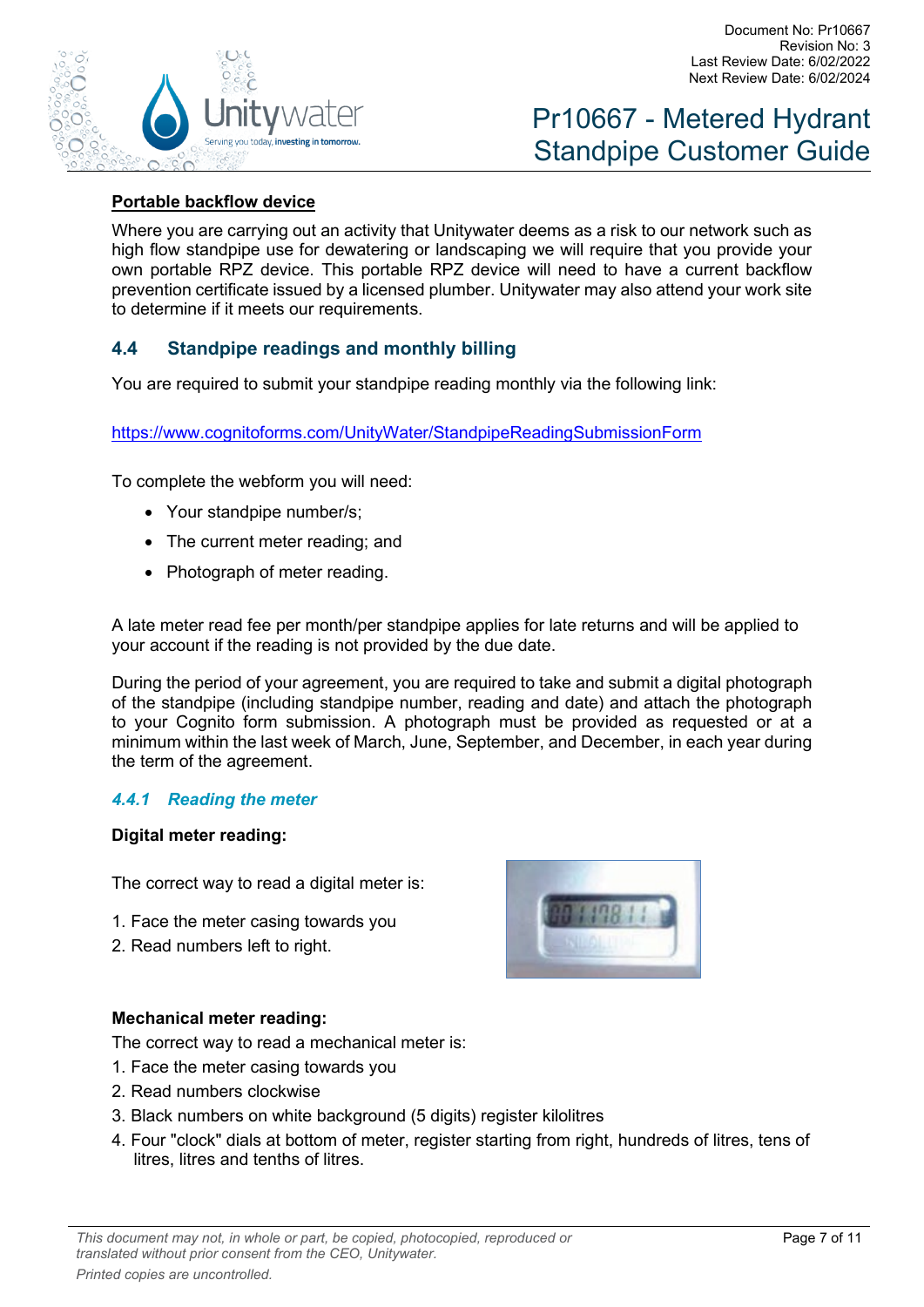



#### <span id="page-7-0"></span>**4.5 Standpipe use**

If your standpipe readings show that you have not used any water for a period of three (3) months, Unitywater will request that you return the standpipe and end the Agreement. Should you obtain more projects in the Unitywater service area, another standpipe will be hired to you, providing you have a current agreement.

#### <span id="page-7-1"></span>**4.6 Size of Standpipes**

Unitywater will determine what size standpipe can be hired to you, which will be dependent on the activity being performed.

The sizes available for hire are:

- 32mm Low Flow:
- 65mm Low Flow; and
- 65mm High Flow.

Approved uses can be found on our website [https://www.unitywater.com/business/fill](https://www.unitywater.com/business/fill-stations-and-standpipes/standpipe-hire)[stations-and-standpipes/standpipe-hire](https://www.unitywater.com/business/fill-stations-and-standpipes/standpipe-hire)

High flow standpipes are restricted for certain uses. Before hiring a high flow standpipe approval must be obtained from Unitywater's Network Operations Team. Unitywater's Customer Service Team will assist you with this process. Some uses for high flow standpipes include water main testing or domestic water carrying in certain areas.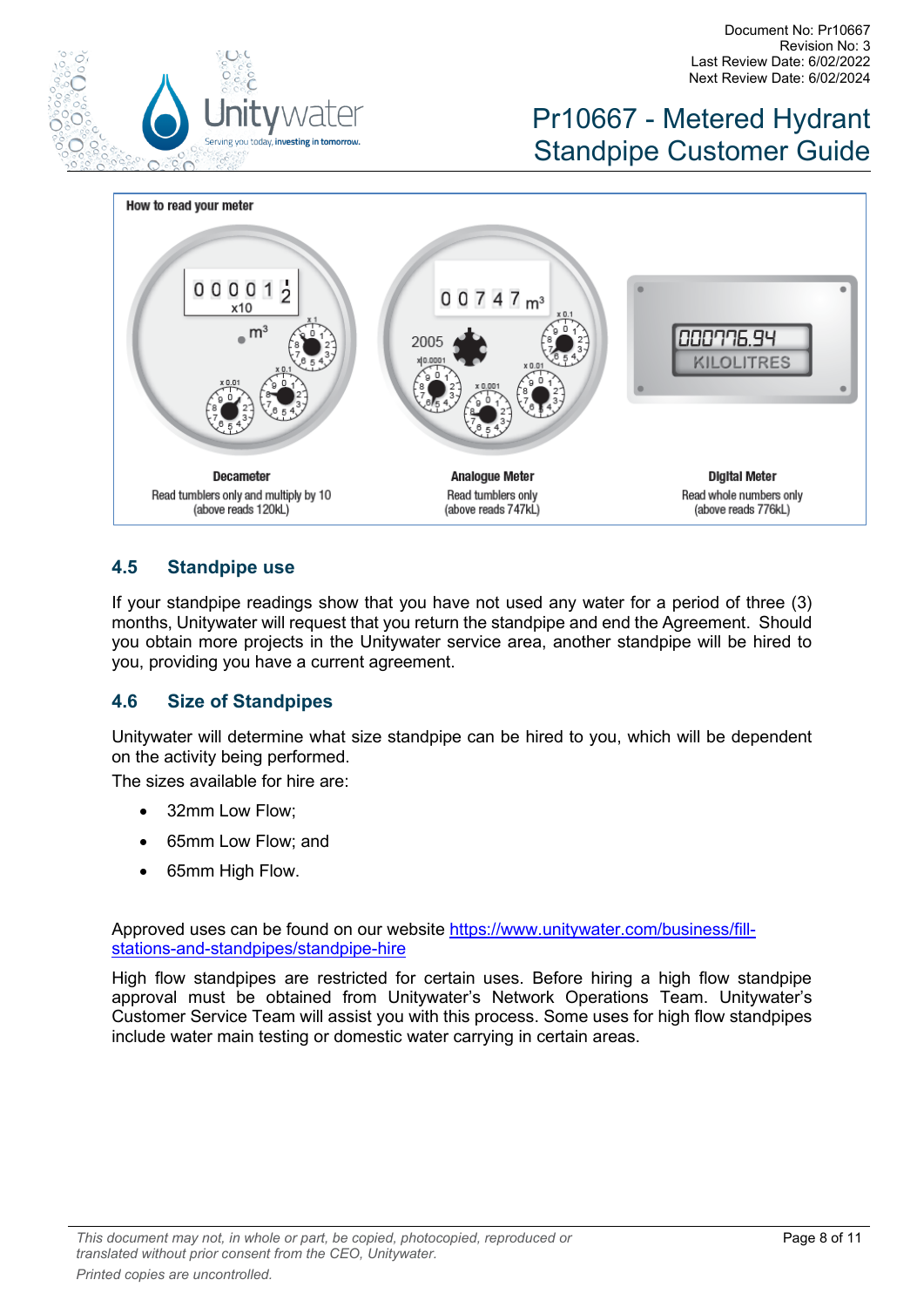

#### <span id="page-8-0"></span>**4.7 Standpipe and 5C's Training**

#### *4.7.1 Mandatory training*

Before hiring a standpipe, all operators are required to be trained in the safe operation of the equipment and to obtain a training ticket from one of the organisations listed below.

- Civil Train Queensland Phone: **07 3360 7933**
- PACCT Pty Ltd Phone: **0419 646 369**

The Standpipe operator training ticket is valid for five (5) years from the date of issue. It is your responsibility to ensure that your training is kept up to date.

Any new staff to your organisation who will be operating the standpipe are required to complete mandatory training. Please provide their details to Unitywater along with a copy of their training ticket and Water Hygiene Induction.

#### *4.7.2 Water Hygiene Induction*

Unitywater is certified to the food safety management standard ISO 22000. An important component of the ISO 22000 standard is the implementation of a training and awareness program, which educates standpipe customers on their obligations under the management system.

Please download the 5C's Water Hygiene Induction training package and assessment from the Unitywater website:

<https://www.unitywater.com/business/fill-stations-and-standpipes/standpipe-hire>

Please ensure your operators read the information document and then complete the assessment form. Please email the completed form with your application to [retail.compliance@unitywater.com.](mailto:retail.compliance@unitywater.com?subject=Water%20Hygiene%20Induction)

#### <span id="page-8-1"></span>**4.8 Domestic Water Cartage Licence**

If you wish to distribute potable water for domestic use i.e. delivering water for human consumption, you must also be licensed under the *[Food Act 2006](http://www.legislation.qld.gov.au/LEGISLTN/CURRENT/f/fooda06.pdf)* and obtain your food license **through your local council** prior to obtaining approval from Unitywater.

Unitywater will request a copy of your Domestic Water Carrier license with your first agreement. It is your responsibility after this to ensure that your license is kept up to date and current.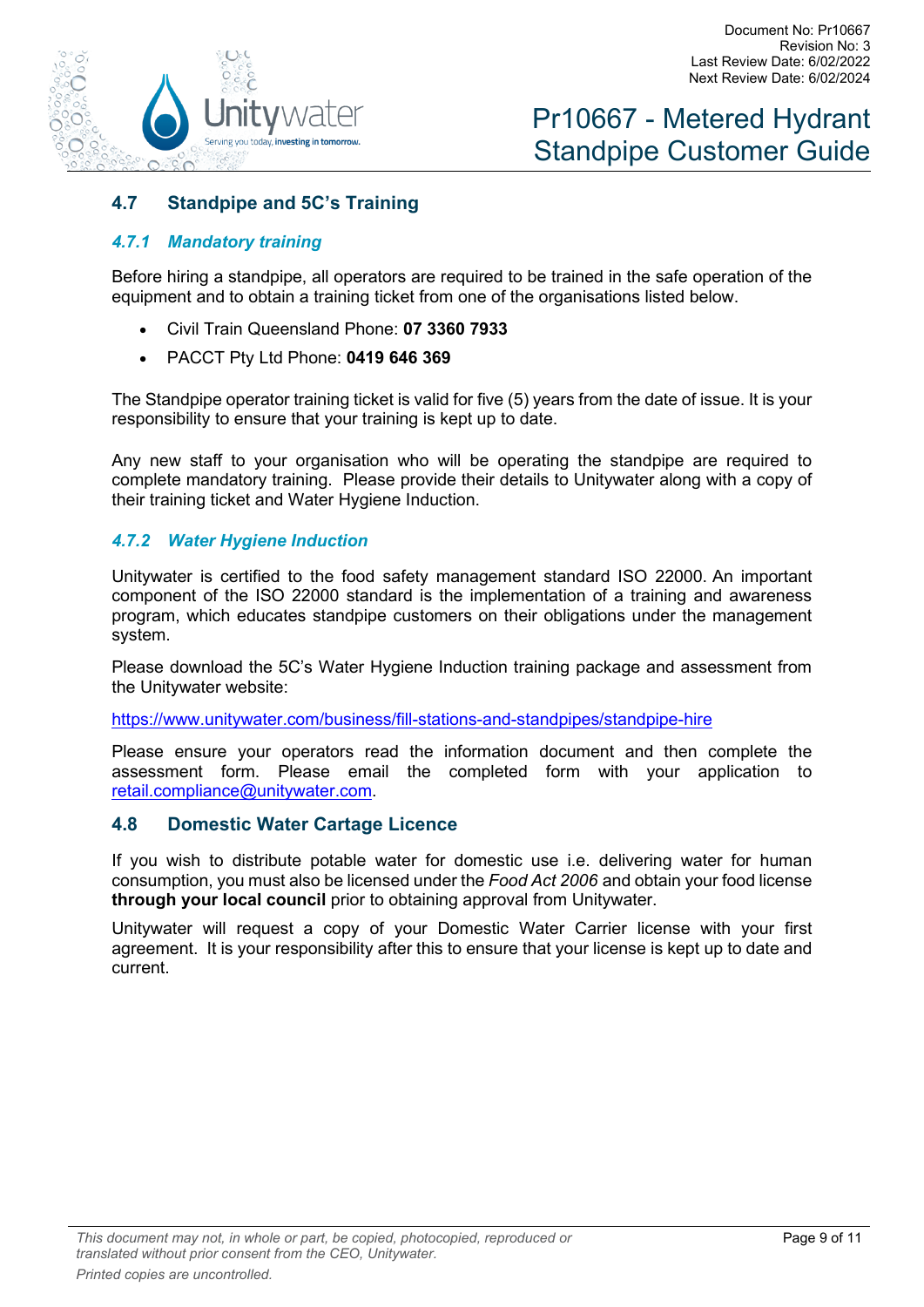

#### <span id="page-9-0"></span>**4.9 Compliance**

#### *4.9.1 Customer compliance obligations*

During the time of your agreement with Unitywater it is important that you are 100% compliant with all conditions. The table below explains the customers obligations:

| Requirement                             | Frequency                                                                                       |
|-----------------------------------------|-------------------------------------------------------------------------------------------------|
| Backflow Certificate for listed tankers | On application and every 12 months<br>thereafter from the date of certification                 |
| <b>Public Liability Insurance</b>       | On application and every 12 months<br>thereafter                                                |
| Domestic Water Cartage License          | On application and after that it is your<br>responsibility to ensure this is kept up to<br>date |
| Monthly standpipe logbook               | To be supplied by the $5th$ day of every<br>month                                               |
| <b>Standpipe Operator Training</b>      | On application or adding new staff and<br>every 5 years thereafter                              |
| Water Hygiene Training (5C's)           | On application or adding new staff and<br>every 5 years thereafter                              |

When your documents are within two (2) weeks of the expiry date Unitywater will email you a courtesy reminder giving you one (1) week to provide the updated information.

If the requested information is not received by the due date, Unitywater will send you a follow up reminder giving you a further period of time to provide the requested information.

#### *4.9.2 Breaches of agreement conditions*

It is the responsibility of the customer to ensure all conditions of the agreement are met. If these are not met these are deemed to be breaches, examples of breaches are below:

- Failure to provide requested information by the due date.
- Not having an update to date agreement with Unitywater.
- Expired backflow certificates or Public Liability Insurance.
- Not having an up to date Standpipe Training Certification.
- Inappropriate use of your standpipe.
- Not paying your account on time or entering into a payment arrangement.

Any of the above can result in a management review of your agreement which may include a show cause notice, termination of your agreement and/or request to return the standpipe.